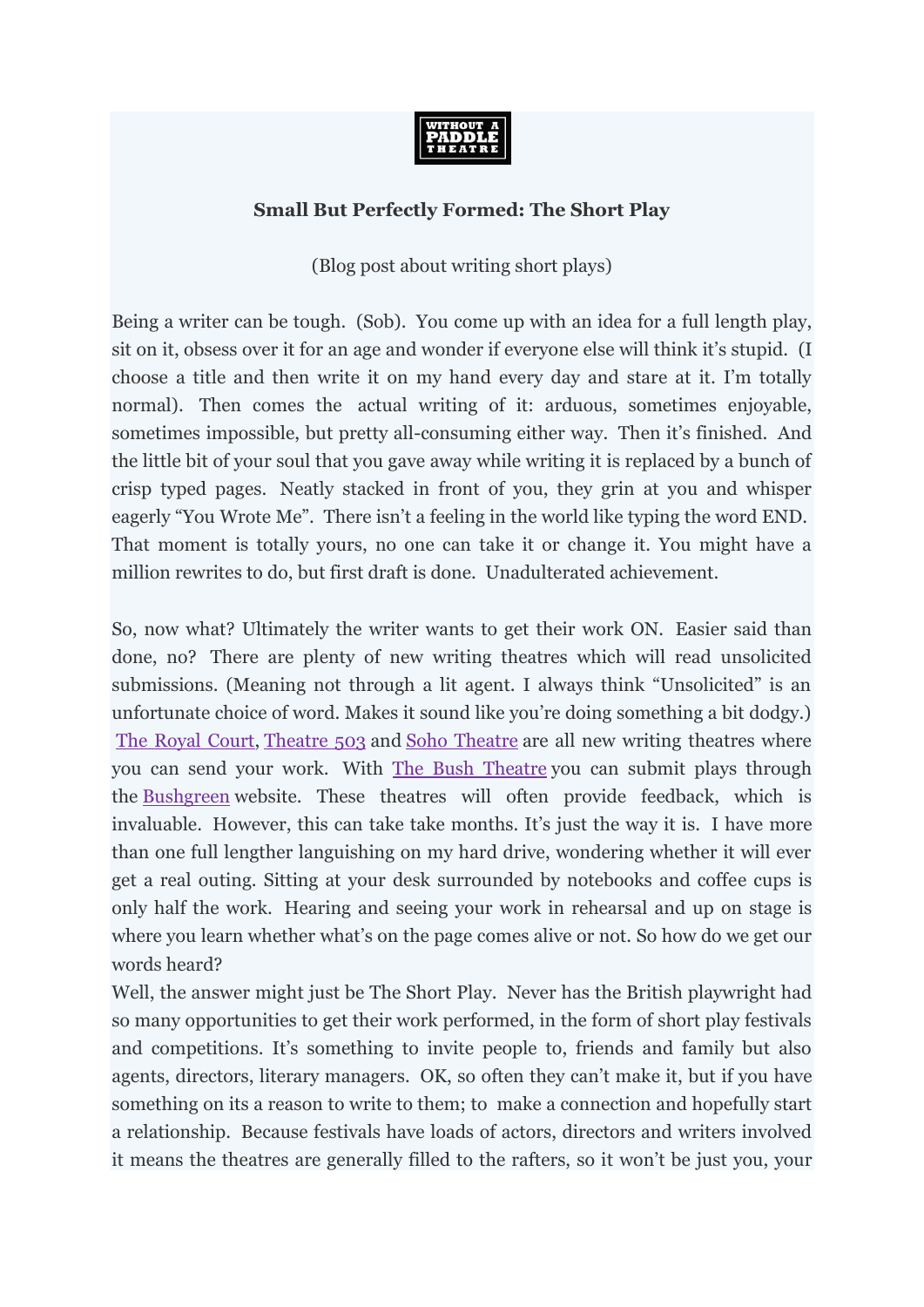nan and your mate from work. You might be just starting out as a writer, so just finishing a play, no matter how long means you can get some of that achievement sugar I spoke of earlier.

In terms of writing a short play, keeping it simple usually works for me; limiting to two or three actors and making sure each has an integral role. I've never written a short play that doesn't occur in real time, or has moved locations or has more than one scene. I keep props, scenery and sound and lighting cues to a minimum. Of course you must write the play you want to write, and if that's a school trip to Mount Vesuvius while it erupts then so be it. But it's worth remembering you want this play to be performed – and successfully. That usually means in a small fringe theatre with limited space, equipment and, most importantly, time. Like any good play, it is important that the characters go on a journey; they end in a place that is different than where they started, through event(s) that happen throughout. And a good short play should engage the audience instantly (I like to call it "Grabbing them by the balls"). You need to establish in the very first couple of minutes who your characters are, where they are, what is their relationship and what is the situation. Take us straight into the action of the play. Important in any piece, but essential in the short play.

So, where to send your little gem? The [Off Cut Festival](http://www.theoffcutfestival.com/) springs to mind immediately.



Matthew Bloxham & Benjamin Francis in Bed of Foxgloves, part of Fragments

I took part in the first Off Cut Festival with my play [Closer To God](http://www.facebook.com/photo.php?fbid=10150503876941035&set=a.10150495802726035.370622.227200361034&type=1&theater) back in 2009 (which we have revived fo[rFragments\)](http://www.facebook.com/events/325933764108041/) and was lucky enough to win. It